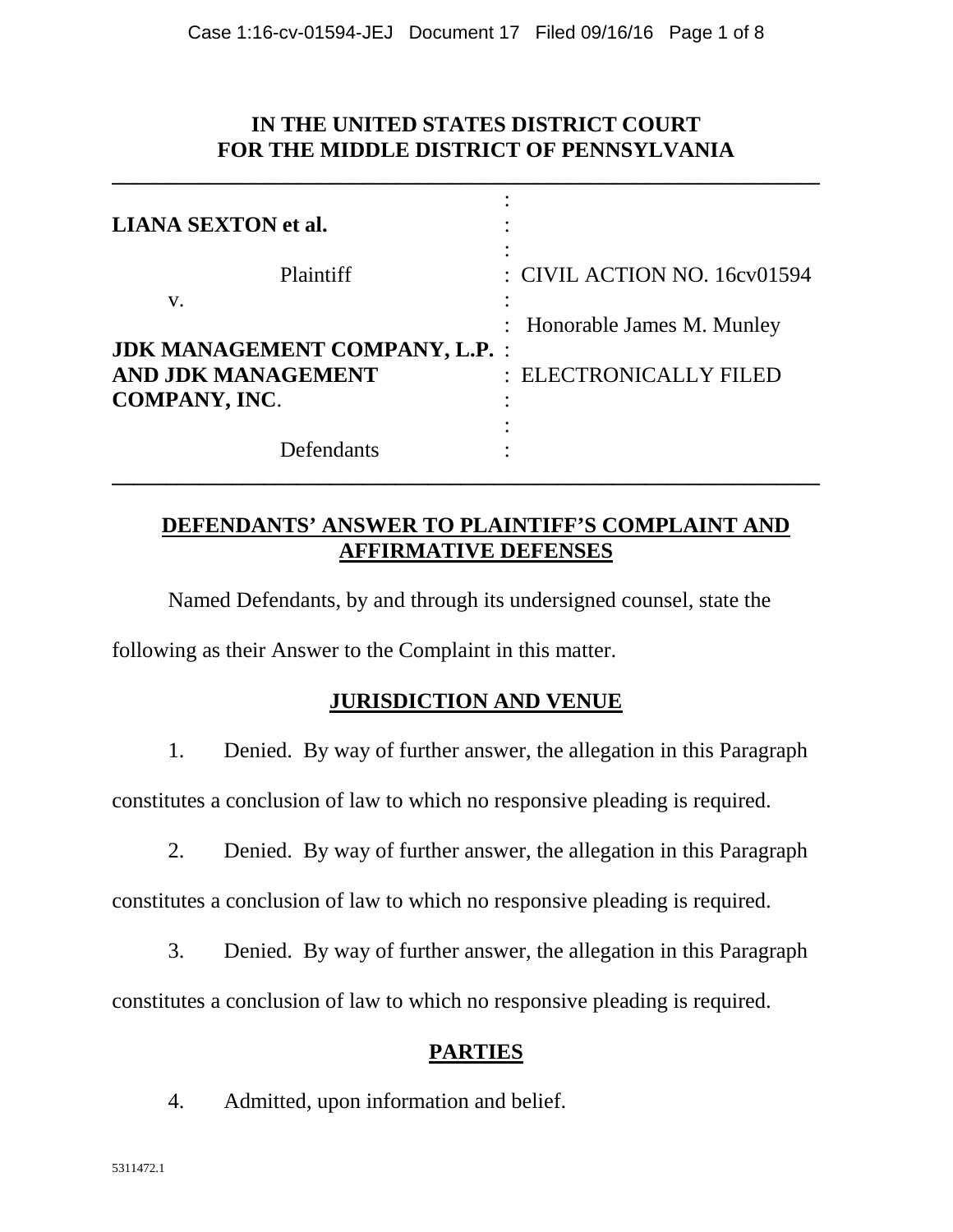- 5. Admitted.
- 6. Admitted.
- 7. Denied.

8. Denied. By way of further answer, the allegations of this Paragraph constitute conclusions of law to which no responsive pleading is required.

# **FACTS**

- 9. Denied.
- 10. Denied.
- 11. Denied.
- 12. Denied.
- 13. Denied.
- 14. Denied.
- 15. Denied.

## **COLLECTIVE AND CLASS ALLEGATIONS**

16. Defendants admit that Plaintiff brings her FLSA claim pursuant to 29 U.S.C. § 216(b). However, Defendants deny that they in any way violated the FLSA and that Plaintiff is entitled to the relief requested in her Complaint. By way of further answer, Defendants deny the remaining allegations of this Paragraph.

17. Denied. By way of further answer, the allegations of this Paragraph constitute conclusions of law to which no responsive pleading is required.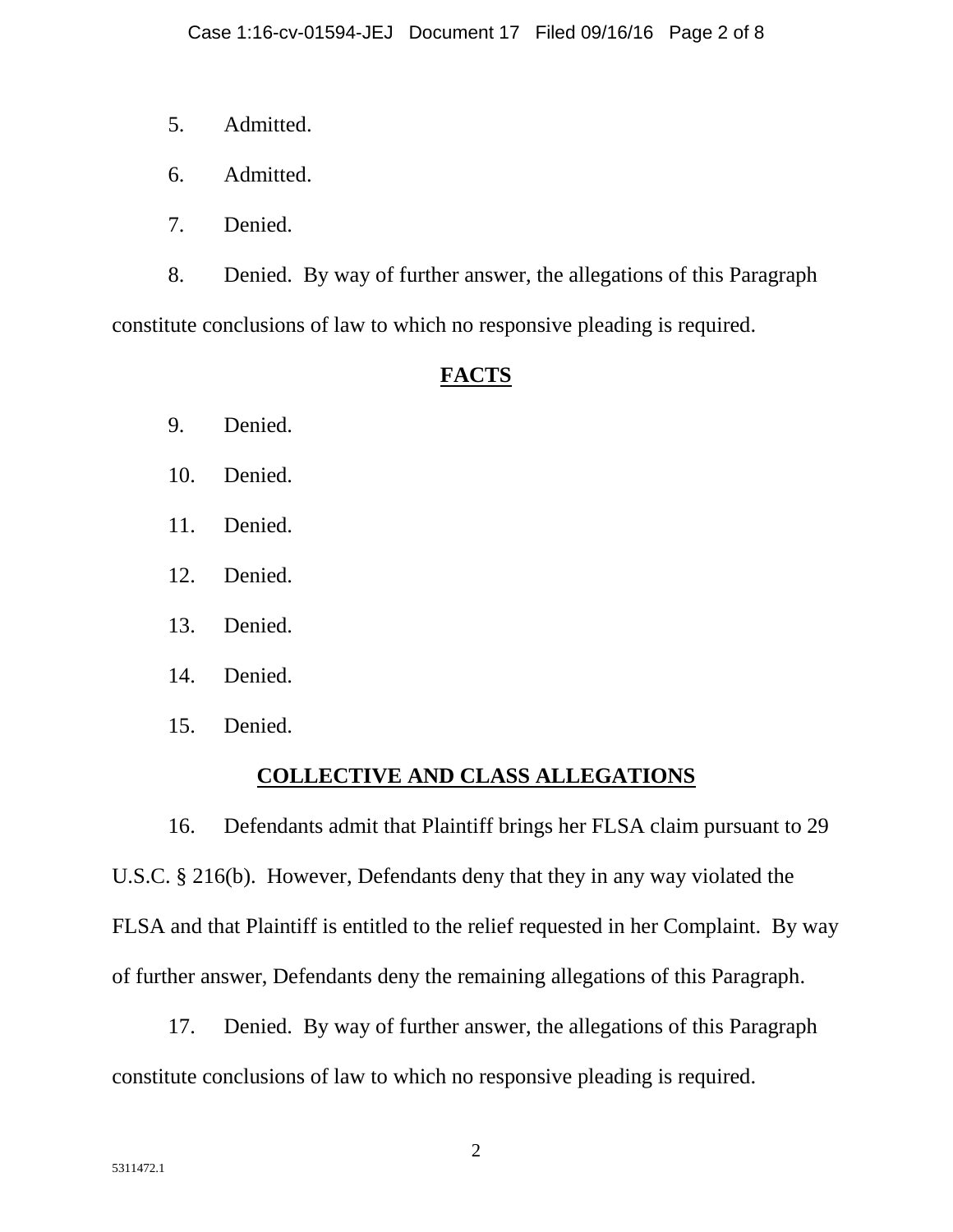18. Defendants admit that Plaintiff brings that Plaintiff brings her PMWA claim pursuant to Federal Rule of Civil Procedure 23. However, Defendants deny that they in any way violated the FLSA and that Plaintiff is entitled to the relief requested in her Complaint. By way of further answer, Defendants deny the remaining allegations of this Paragraph.

19. Denied.

20. Denied.

21. Denied.

22. Denied.

23. Denied. By way of further answer, the allegations of this Paragraph constitute conclusions of law to which no responsive pleading is required.

# **COUNT I (Alleging Violations of the FLSA)**

24. Defendant incorporates its responses from paragraphs 1-23 above, as if set forth fully here.

25. Admitted.

26. Denied. By way of further answer, the allegations of this Paragraph constitute conclusions of law to which no responsive pleading is required.

27. Denied. By way of further answer, the allegations of this Paragraph constitute conclusions of law to which no responsive pleading is required.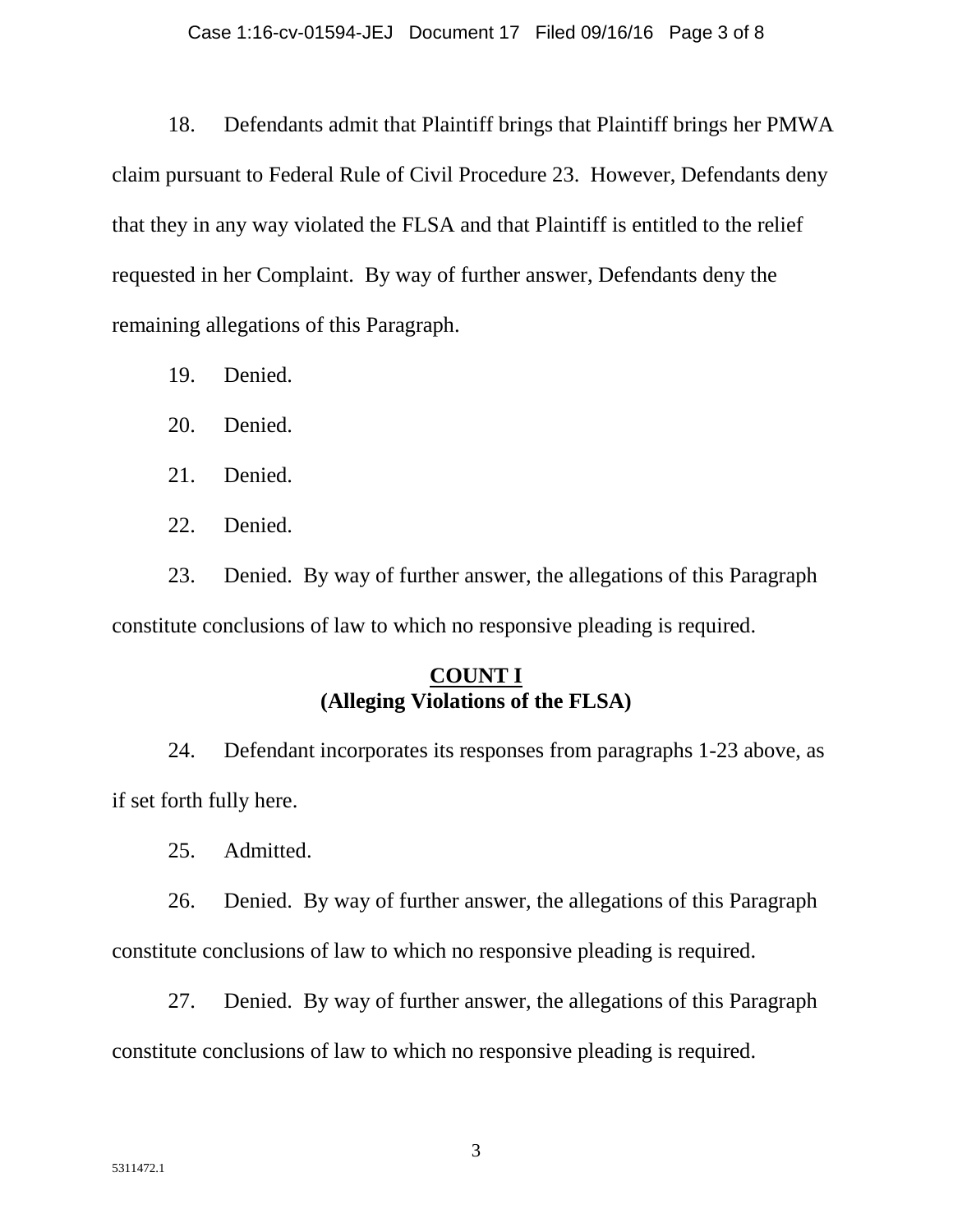28. Denied. By way of further answer, the allegations of this Paragraph constitute conclusions of law to which no responsive pleading is required.

# **COUNT II (Alleging Violations of the PMWA)**

29. Defendant incorporates its responses to paragraphs 1-28 above, as if set forth fully here.

30. Admitted.

31. Denied. By way of further answer, the allegations of this Paragraph constitute conclusions of law to which no responsive pleading is required.

32. Denied. By way of further answer, the allegations of this Paragraph constitute conclusions of law to which no responsive pleading is required.

# **RESPONSE TO JURY DEMAND**

Defendants dispute that Plaintiff is entitled to a jury trial regarding whether Defendants violated willfully the FLSA. *See* 29 U.S.C. § 260.

# **RESPONSE TO PLAINTIFF'S PRAYER FOR RELIEF**

In response to Plaintiff's "Wherefore" clause, Defendants incorporate their responses from Paragraphs 1-32 above as if set forth fully here. Defendants deny specifically that they are liable to Plaintiff under any law or legal theory or that Plaintiff is entitled to the relief sought.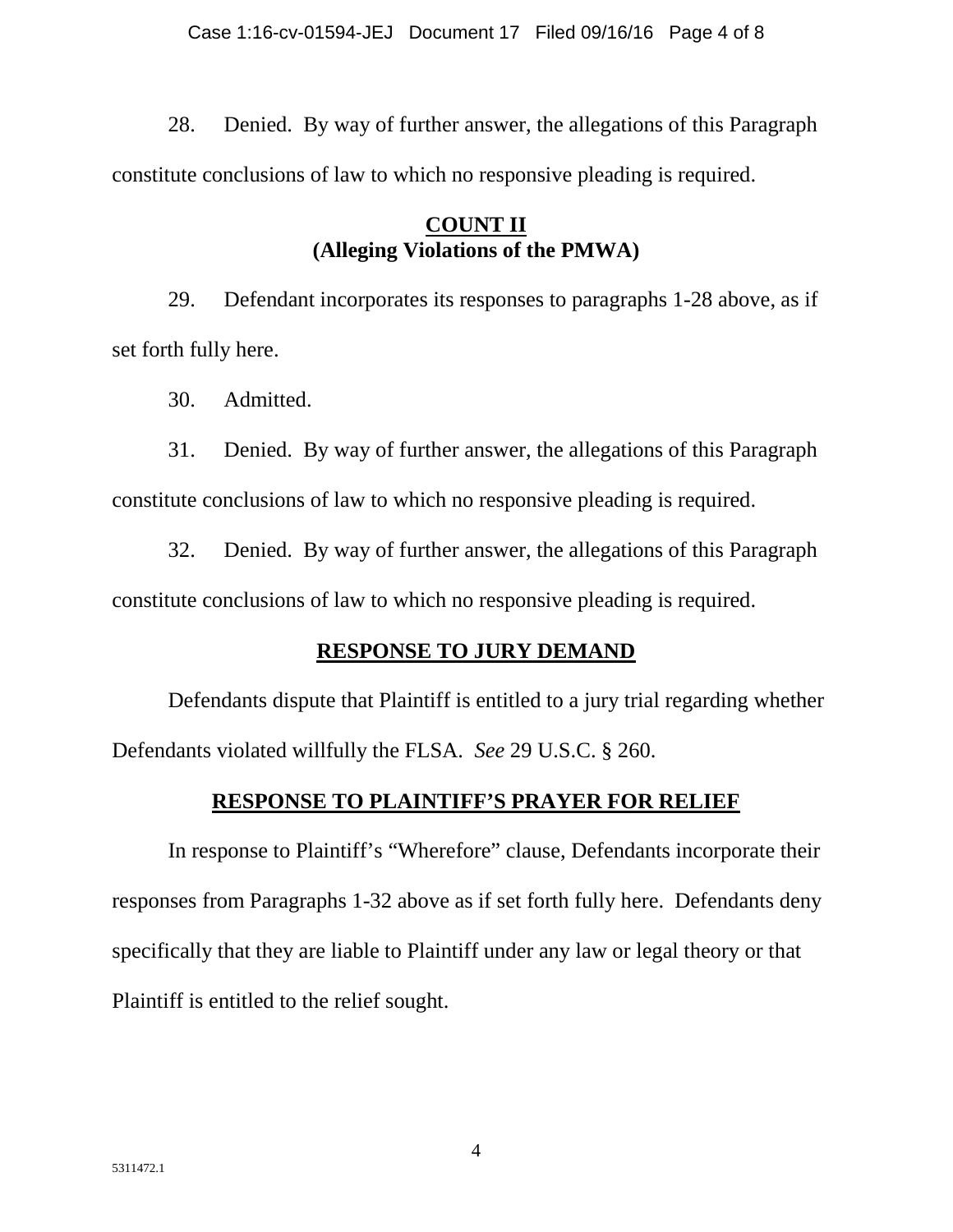#### **AFFIRMATIVE DEFENSES**

Defendants state the following as defenses to the Complaint without assuming the burden of proof on any such defenses that would otherwise rest on Plaintiff and with the reservation of Defendants' right to amend or supplement its response to the Complaint as information is obtained through discovery.

#### **FIRST AFFIRMATIVE DEFENSE**

Plaintiff's allegations fail to state a claim for violation of the FLSA. Specifically, Plaintiff premises her FLSA claim on the allegation that expos do not interact with customers. However, the FLSA does not require that employees interact with customers to receive tip pool funds.

### **SECOND AFFIRMATIVE DEFENSE**

Plaintiff's allegations fail to state a claim for violation of the PMWA. Specifically, Plaintiff premises her PMWA claim on the allegation that expos do not interact with customers. However, the PMWA does not require that employees interact with customers to receive tip pool funds.

### **THIRD AFFIRMATIVE DEFENSE**

Plaintiff's claimed damages would constitute a windfall inasmuch as the measure of damages Plaintiff proposes far exceeds the amount of money Plaintiff paid to expos as part of the challenged tip pool procedure.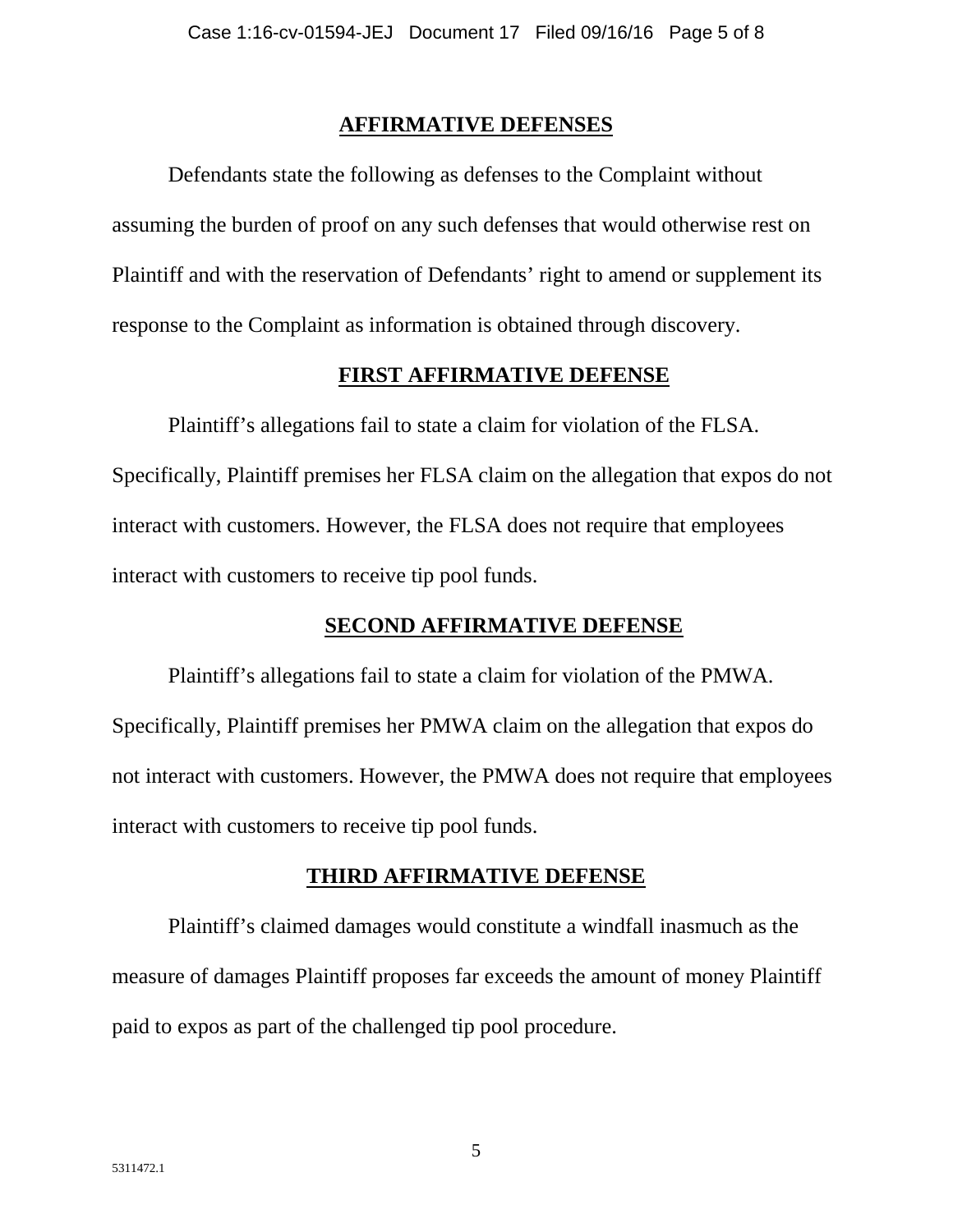## **FOURTH AFFIRMATIVE DEFENSE**

Plaintiff's claimed damages would constitute a windfall inasmuch as Plaintiff received the statutory minimum wage as required by both Federal and State law.

## **FIFTH AFFIRMATIVE DEFENSE**

Plaintiff's claims are barred, in whole or in part, by the applicable statute of limitations.

### **SIXTH AFFIRMATIVE DEFENSE**

Plaintiff's claims are barred, in whole or in part, by the doctrines of estoppel, offset, unclean hands, and laches.

# **SEVENTH AFFIRMATIVE DEFENSE**

Plaintiff's claims are barred inasmuch as the Named Defendants are not her "employers" as defined under Federal or State law.

## **EIGHTH AFFIRMATIVE DEFENSE**

Plaintiff's allegations are barred in whole or in part because her claims are

not representative of the proposed class.

# **NINTH AFFIRMATIVE DEFENSE**

Plaintiff's claims are barred in whole or in part because expos interact with customers.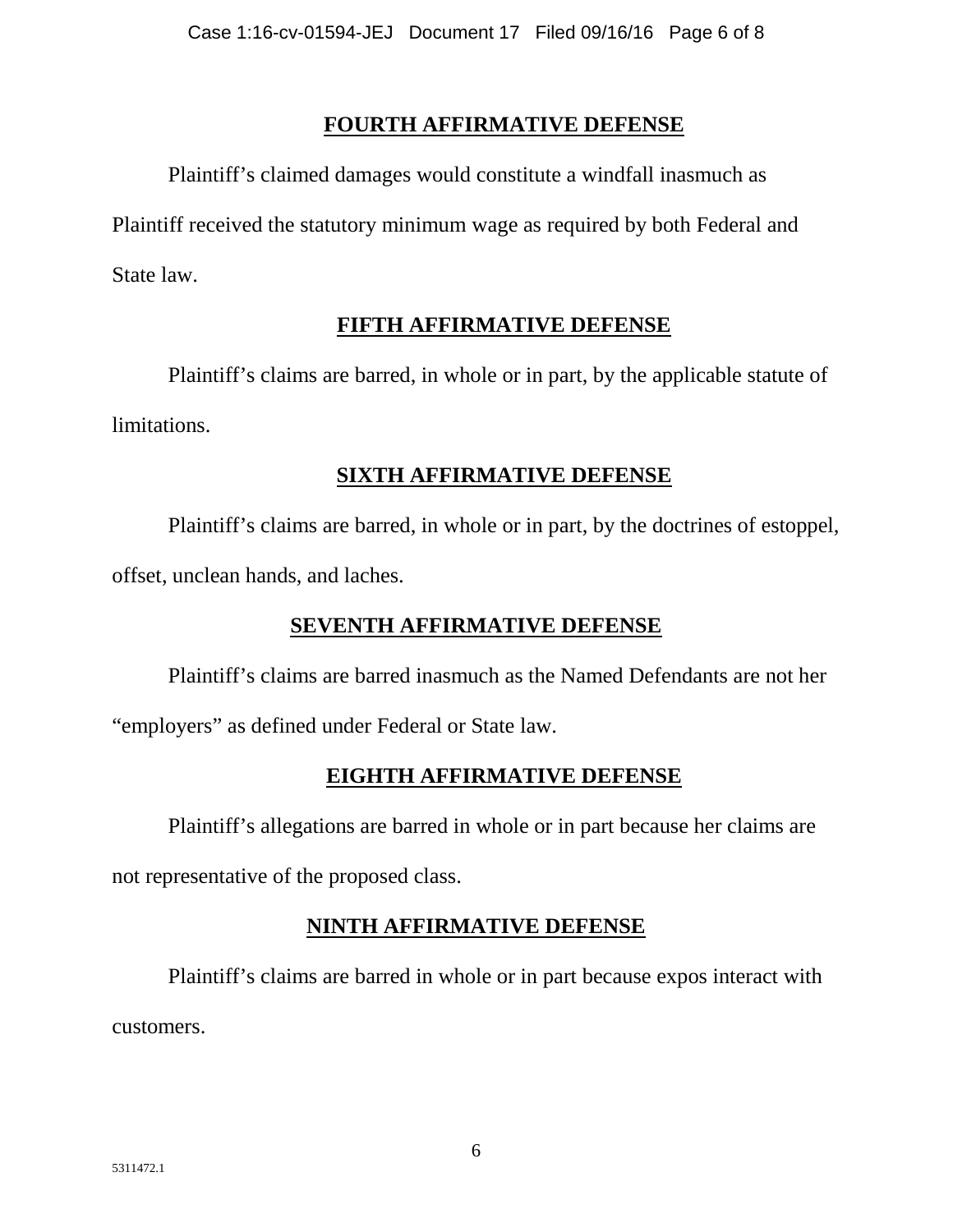### **TENTH AFFIRMATIVE DEFENSE**

Defendants' alleged actions or omissions in this matter do not constitute a willful violation of the FLSA.

Defendants reserve the right to add any additional defenses as they become known through discovery or further investigation.

Respectfully Submitted,

### BARLEY SNYDER LLP

Dated: September 16, 2016 */s/ Richard L. Hackman*

Richard L. Hackman, Esq. (Pa. Bar #81755) rhackman@barley.com Joshua L. Schwartz, Esq. (Pa. Bar # 308189) jschwartz@barley.com 100 East Market Street York, PA 17401 Tel: (717) 846-8888 Fax: (717) 843-8492

Timothy G. Hewitt, Esquire Industrial Relations, Inc. 215 Chestnut Street Latrobe PA 15650 Tel: (724) 537-2620

*Attorneys for Named Defendants*